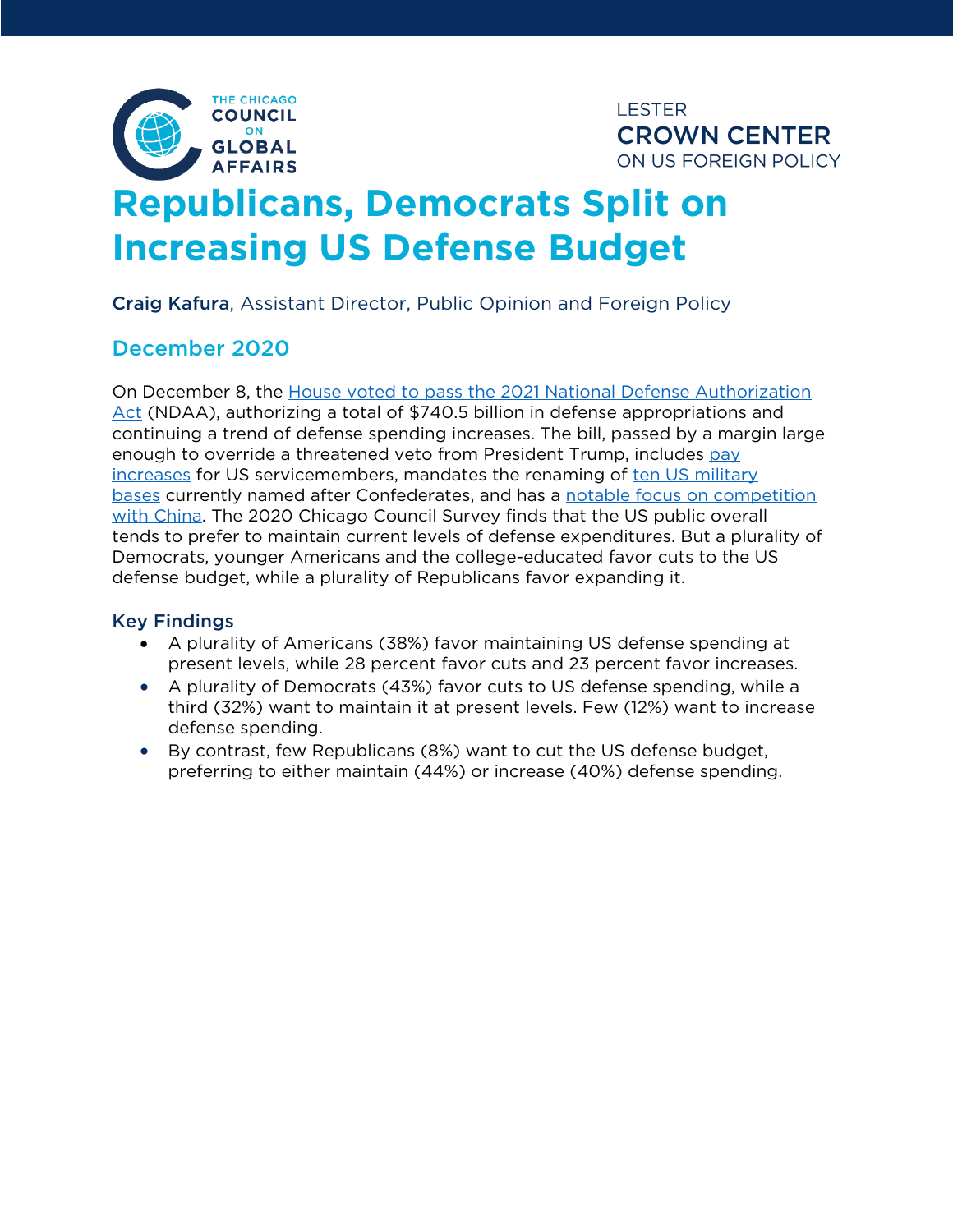

### Public Divided over Future Trajectory of Defense Spending

The 2021 NDAA's total authorization of over \$740 billion represents a continuation of an upward trend in US defense spending since FY2015 and marks a high point in authorizations over the past ten years, exceeding the FY2011 sum of \$725 billion.

Results from the 2020 Chicago Council Survey, conducted July 2–19, 2020, find the American public divided over the future trajectory of US defense spending. A plurality of Americans (38%) say the United States should maintain its present level of defense spending, while 28 percent favor cutting back defense spending, and 23 percent support expanding it.

Since the first Chicago Council Survey in 1974, the proportion of Americans who favor maintaining US defense spending at existing levels has stayed relatively consistent, with between 34 and 44 percent of Americans favoring a steady-as-shegoes approach to defense spending.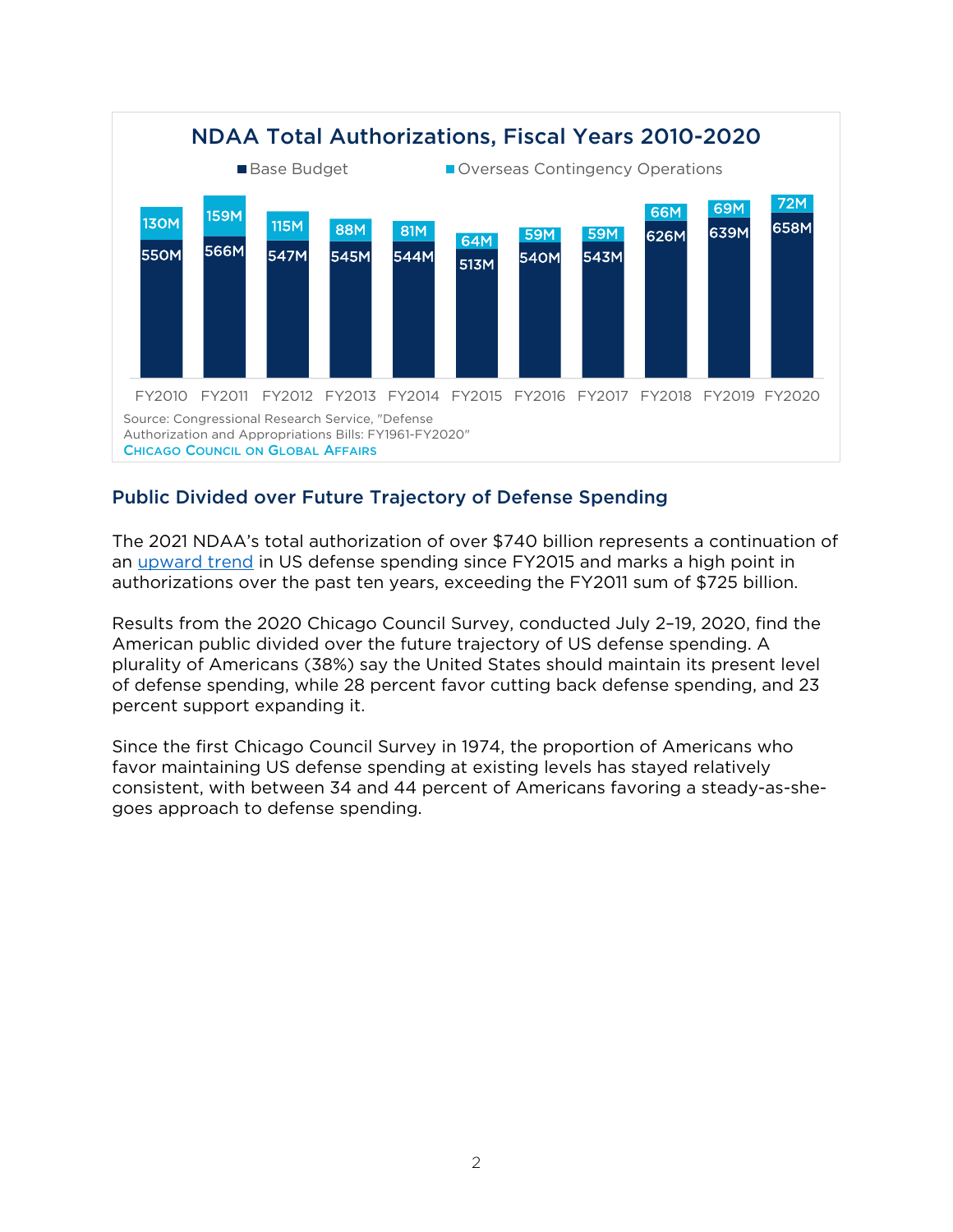## **Federal Spending: Defense Spending**

*Below is a list of present federal government programs. For each, please select whether you feel it should be expanded, cut back or kept about the same. Defense Spending (%)*



Support for expanding or cutting US defense spending has swung far more over the past forty years. American public support for cutting it peaked in 1990, as the Cold War came to an end. But that support faded over the next decade and ended in an all-time high level of support for expanding defense spending in 2002, following the terrorist attacks of September 11, 2001. Since 2004, support for expanding or cutting defense spending has generally held steady, with the exception of a spike in support for expanded defense spending in 2017 during that year's North Korean crisis. This year, with many Americans focused first and foremost on problems at home primarily, the COVID-19 pandemic—defense spending attitudes have returned to the post-2002 norm.

#### Partisan Differences on Defense Increases or Cutbacks

However, this general stability in overall American attitudes masks deep partisan divisions between Republicans and Democrats over increases or cuts to defense spending. A plurality of Democrats (43%) favor cuts to the US defense budget, a position few Republicans share (8%). By contrast, four in ten Republicans (40%) favor expanded defense spending, which only 12 percent of Democrats support.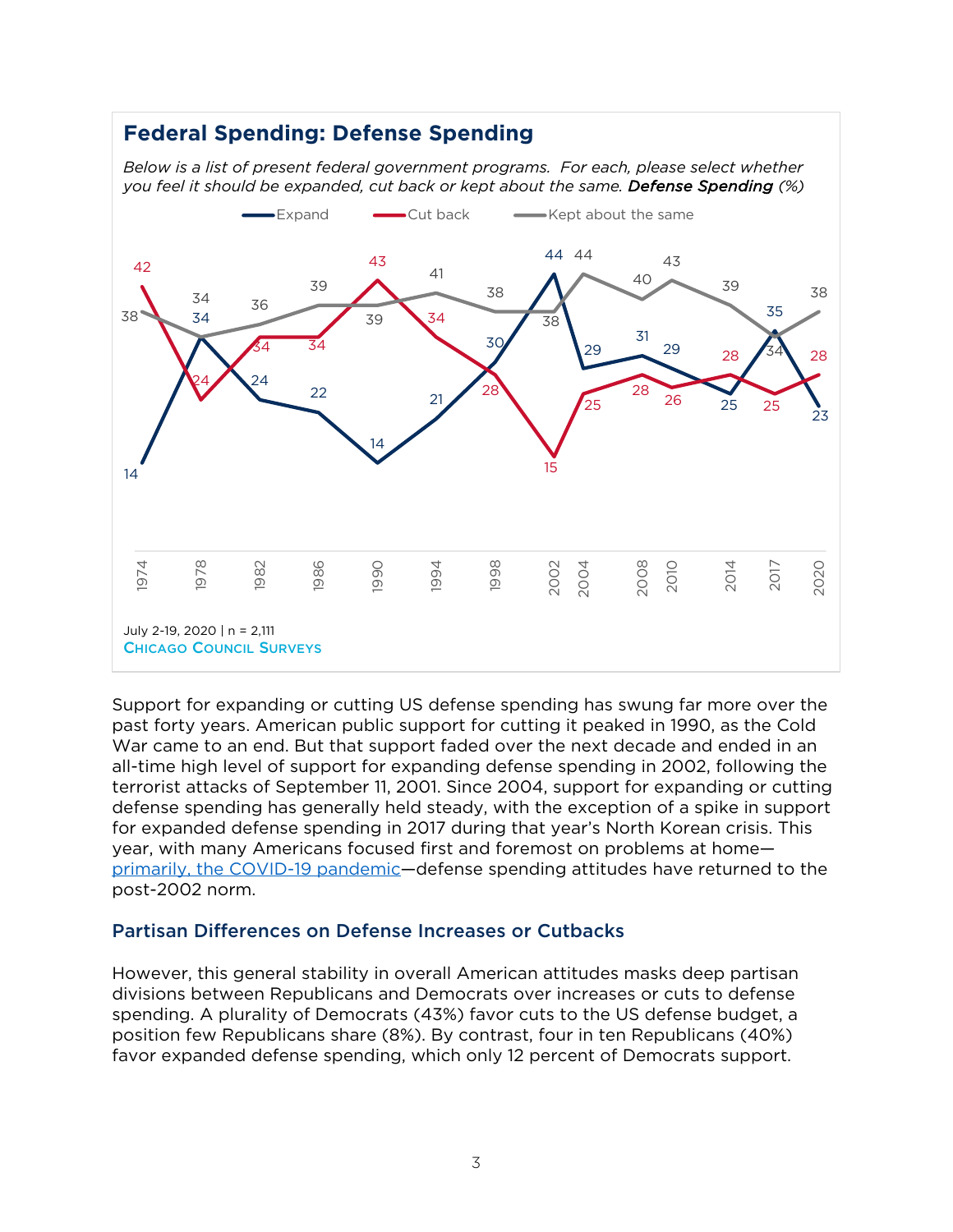Democrats' support for cutting the defense budget has risen over the past three years. Today, a plurality of Democrats (43%) favor cutting back defense spending, up seven percentage points from 2017, when 36 percent said the same. Democrats' support for increasing defense spending has fallen over the same period, from 22 percent in 2017 to 12 percent today. The proportion of Democrats who favor maintaining defense spending levels has also declined somewhat in recent years, from 39 percent in 2010 to 32 percent today.



Republicans start from a different point of view on defense spending, preferring to expand or maintain spending, with relatively little support for cutting it. Indeed, last time in which more Republicans preferred cuts over expansion was 1990, a time of dramatic change in the US security environment.

Since then, Republicans have been more consistently split between maintaining or expanding defense spending, with sharp increases in support for greater spending during moments of security crisis (such as in 2002, following the September 11 terrorist attacks, and in 2017, a period of great tension with North Korea).

Today, Republican support for expanding US defense spending has fallen back to the normal range of opinion since 2004. Similar proportions of Republicans favor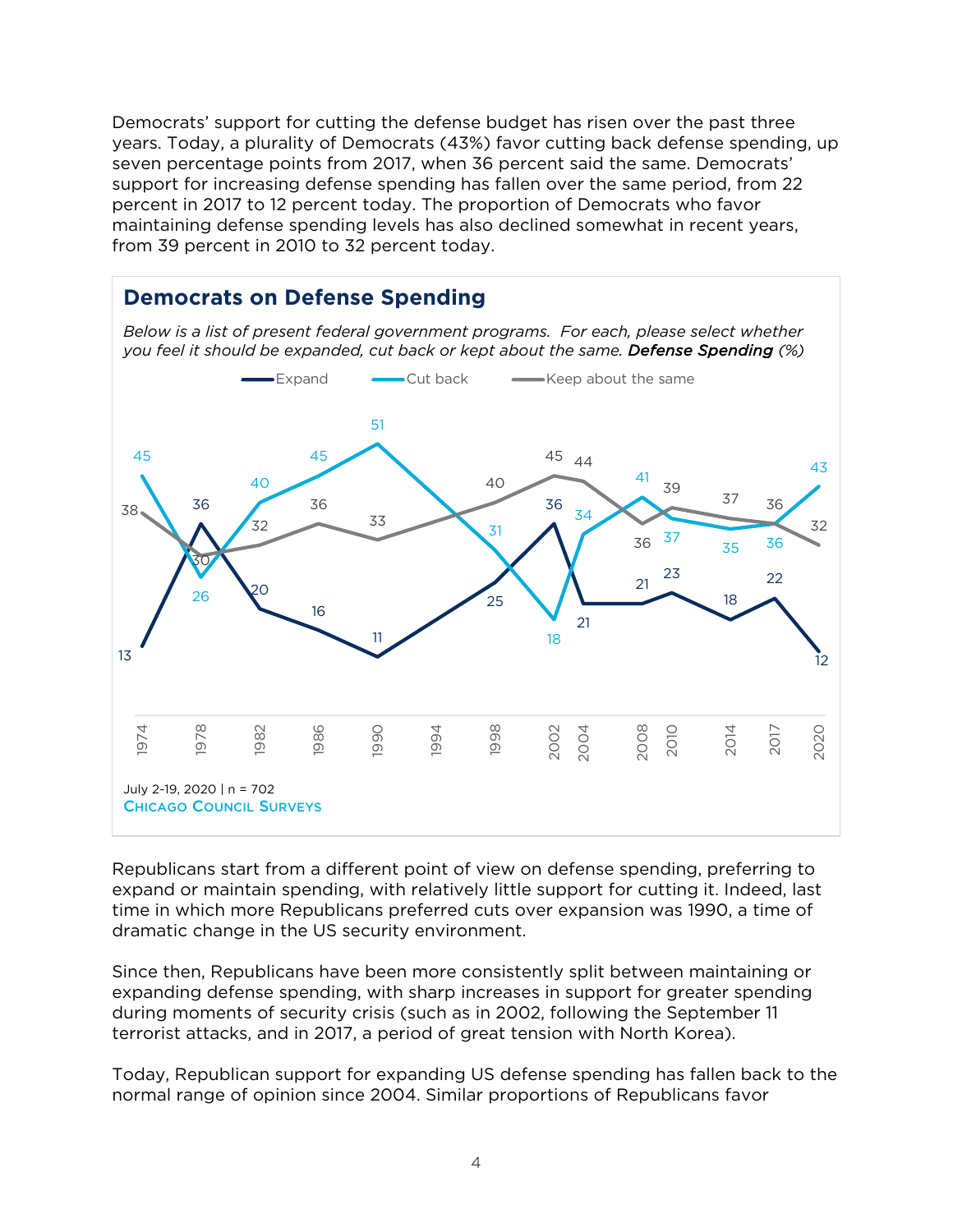maintaining current levels of defense spending (44%) or increasing it (40%); relatively few Republicans (8%) favor cuts.

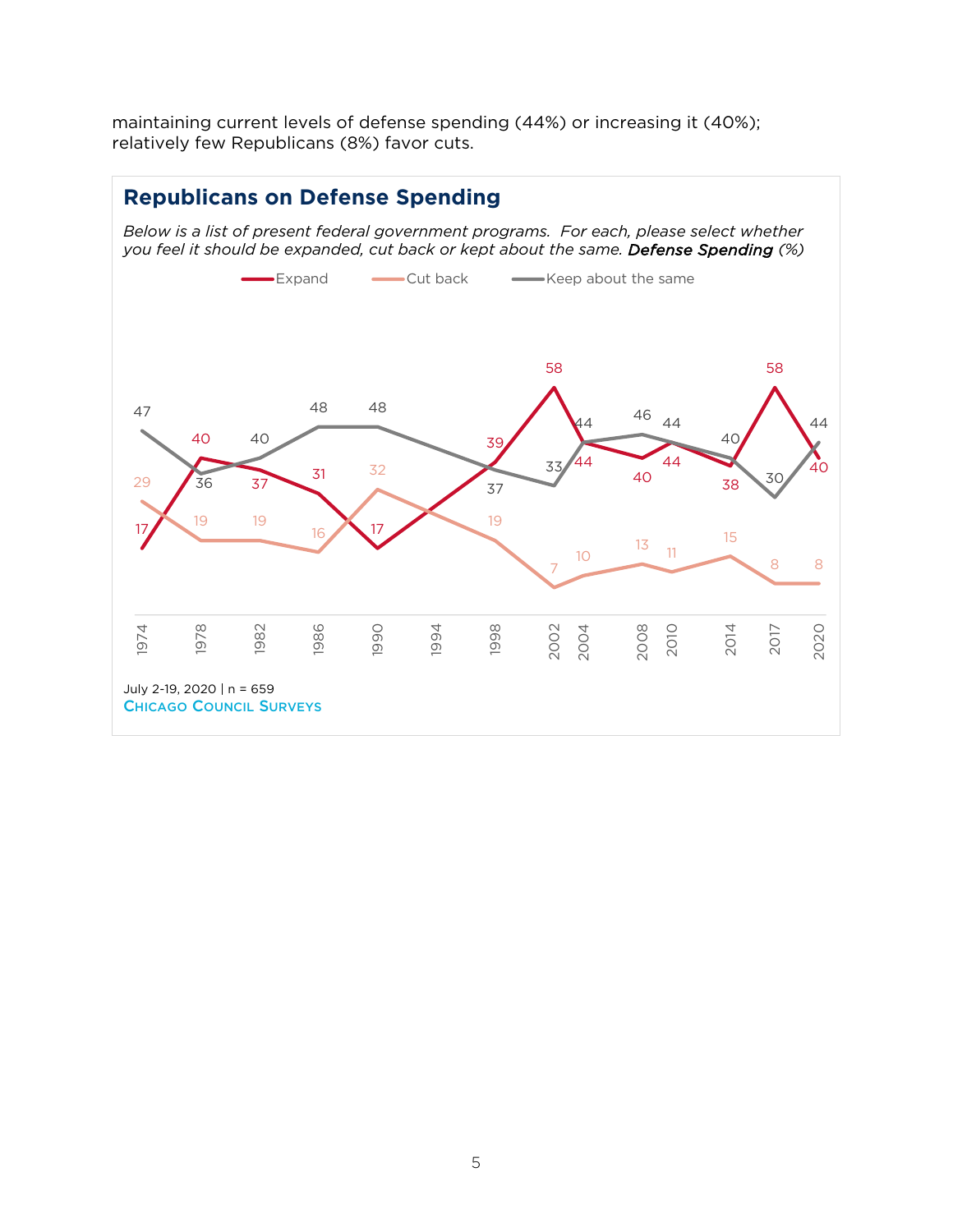#### Demographic Divides on Defense Dollars

While partisanship remains the most sharply divisive line in American views of defense spending, it is not the only such factor. Younger and older Americans also disagree notably about it, with older Americans far less likely to support cutting defense spending, while more than a third of Americans under 45 favor such cuts. Education, too, is a dividing line on defense spending: college-educated Americans are far more likely than others to favor cuts.

## Views of Defense Spending across Demographic Groups

*Below is a list of present federal government programs. For each, please select whether you feel it should be expanded, cut back or kept about the same. Defense Spending (%)* 

|                        | Cut back | Kept about<br>the same | <b>Expanded</b> |
|------------------------|----------|------------------------|-----------------|
| Overall                | 28       | 38                     | 23              |
|                        |          |                        |                 |
| Republican             | 8        | 44                     | 40              |
| Democrat               | 43       | 32                     | 12              |
| Independent            | 30       | 40                     | 21              |
|                        |          |                        |                 |
| 18-29                  | 36       | 32                     | 18              |
| 30-44                  | 35       | 33                     | 21              |
| 45-59                  | 27       | 40                     | 24              |
| 60+                    | 18       | 45                     | 28              |
|                        |          |                        |                 |
| White, non-Hispanic    | 26       | 40                     | 25              |
| Black, non-Hispanic    | 25       | 37                     | 22              |
| Other, non-Hispanic    | 38       | 40                     | 15              |
| Hispanic               | 35       | 31                     | 21              |
| 2+ Races, non-Hispanic | 31       | 34                     | 21              |
|                        |          |                        |                 |
| Female                 | 26       | 37                     | 23              |
| Male                   | 31       | 39                     | 24              |
|                        |          |                        |                 |
| Less than high school  | 16       | 34                     | 22              |
| High school            | 19       | 41                     | 29              |
| Some college           | 27       | 40                     | 27              |
| Bachelor's or higher   | 41       | 35                     | 16              |
|                        |          |                        |                 |
| Urban                  | 36       | 34                     | 19              |
| Suburban               | 27       | 40                     | 23              |
| Rural                  | 16       | 41                     | 33              |
|                        |          |                        |                 |

July 2-19, 2020 | n = 2,111 CHICAGO COUNCIL SURVEYS